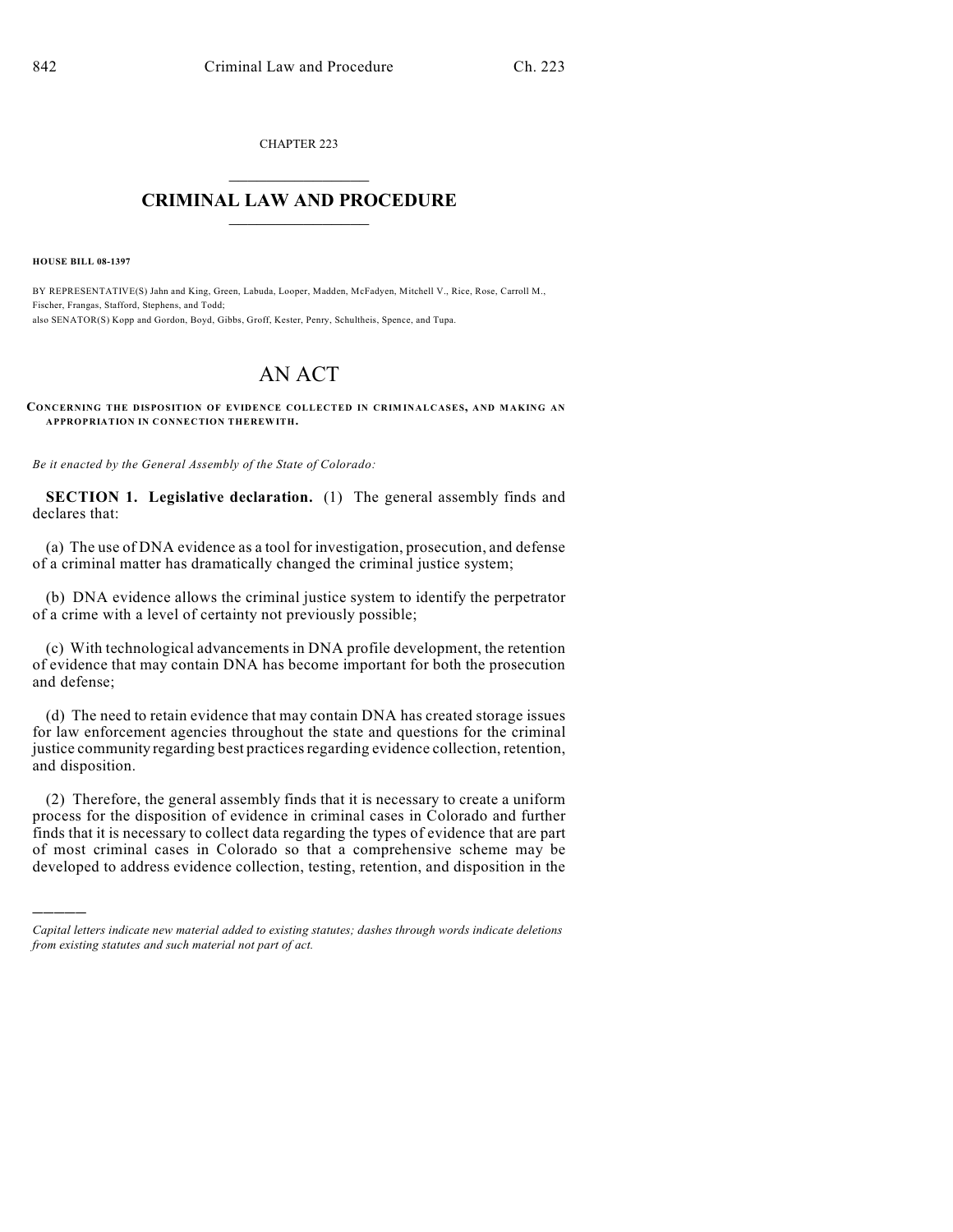future.

**SECTION 2.** Article 1 of title 18, Colorado Revised Statutes, is amended BY THE ADDITION OF A NEW PART to read:

## PART 11 PRESERVATION OF EVIDENCE

18-1-1101. Definitions. As USED IN THIS PART 11, UNLESS THE CONTEXT OTHERWISE REQUIRES:

(1) "CONVICTION" OR "CONVICTED" MEANS A CONVICTION BY A JURY OR BY A COURT AND SHALL ALSO INCLUDE A DEFERRED JUDGMENT AND SENTENCE AGREEMENT, A DEFERRED PROSECUTION AGREEMENT, A DEFERRED ADJUDICATION AGREEMENT, AN ADJUDICATION, AND A PLEA OF GUILTY OR NOLO CONTENDERE.

(2) "DNA" MEANS DEOXYRIBONUCLEIC ACID.

(3) "DNA PROFILE" MEANS AN IDENTIFIER OBTAINED AS A RESULT OF A SPECIFIC DNA ANALYSIS.

**18-1-1102. Preservation of evidence in class 1 felonies and indeterminate sentencing cases - procedures.** (1) (a) ALL REASONABLE AND RELEVANT EVIDENCE THAT MAY CONTAIN DNA THAT IS COLLECTED IN RELATION TO THE CONVICTION OF A CLASS 1 FELONY OR A SEX OFFENSE THAT CARRIES THE POSSIBILITY OF AN INDETERMINATE SENTENCE PURSUANT TO SECTION 18-1.3-1004 SHALL BE PRESERVED FOR THE LIFE OF THE DEFENDANT. AT THE END OF THE LIFE OF THE DEFENDANT, THE CUSTODIAN OF THE EVIDENCE MAY DISPOSE OF THE EVIDENCE.

(b) IF THE EVIDENCE REQUIRED TO BE PRESERVED PURSUANT TO THIS SUBSECTION (1) IS PROCESSED FOR THE DEVELOPMENT OF A DNA PROFILE, THE DNA PROFILE SHALL BE PRESERVED BY THE ACCREDITED LABORATORY IN COLORADO THAT DEVELOPS THE DNA PROFILE. IF THE DNA PROFILE IS NOT DEVELOPED BY AN ACCREDITED LABORATORY IN COLORADO, THE LABORATORY THAT PREPARES THE DNA PROFILE SHALL SEND THE DNA PROFILE TO AN ACCREDITED LABORATORY IN COLORADO FOR PRESERVATION.

(c) ALL OTHER REASONABLE AND RELEVANT EVIDENCE THAT MAY CONTAIN DNA THAT IS NOT PRESERVED BY AN ACCREDITED LABORATORY SHALL BE PRESERVED BY THE LAW ENFORCEMENT AGENCY THAT COLLECTS IT.

(d) AN ENTITY HAVING CUSTODY OF EVIDENCE SUBJECT TO PRESERVATION PURSUANT TO THIS SUBSECTION (1) SHALL PRESERVE THE EVIDENCE IN AN AMOUNT AND MANNER SUFFICIENT TO DEVELOP A DNA PROFILE, BASED ON THE BEST SCIENTIFIC PRACTICES AT THAT TIME, FROM THE BIOLOGICAL MATERIAL CONTAINED IN OR INCLUDED ON THE EVIDENCE. IF EVIDENCE CONTAINING BIOLOGICAL MATERIAL IS OF SUCH A SIZE, BULK, OR PHYSICAL CHARACTER AS TO RENDER RETENTION IMPRACTICABLE, THE ENTITY SHALL REMOVE AND PRESERVE PORTIONS OF THE EVIDENCE LIKELY TO CONTAIN BIOLOGICAL MATERIAL RELATED TO THE OFFENSE IN A QUANTITY SUFFICIENT, BASED ON THE BEST SCIENTIFIC PRACTICES AT THAT TIME, TO PERMIT FUTURE DNA TESTING. THE ENTITY MAY THEN RETURN OR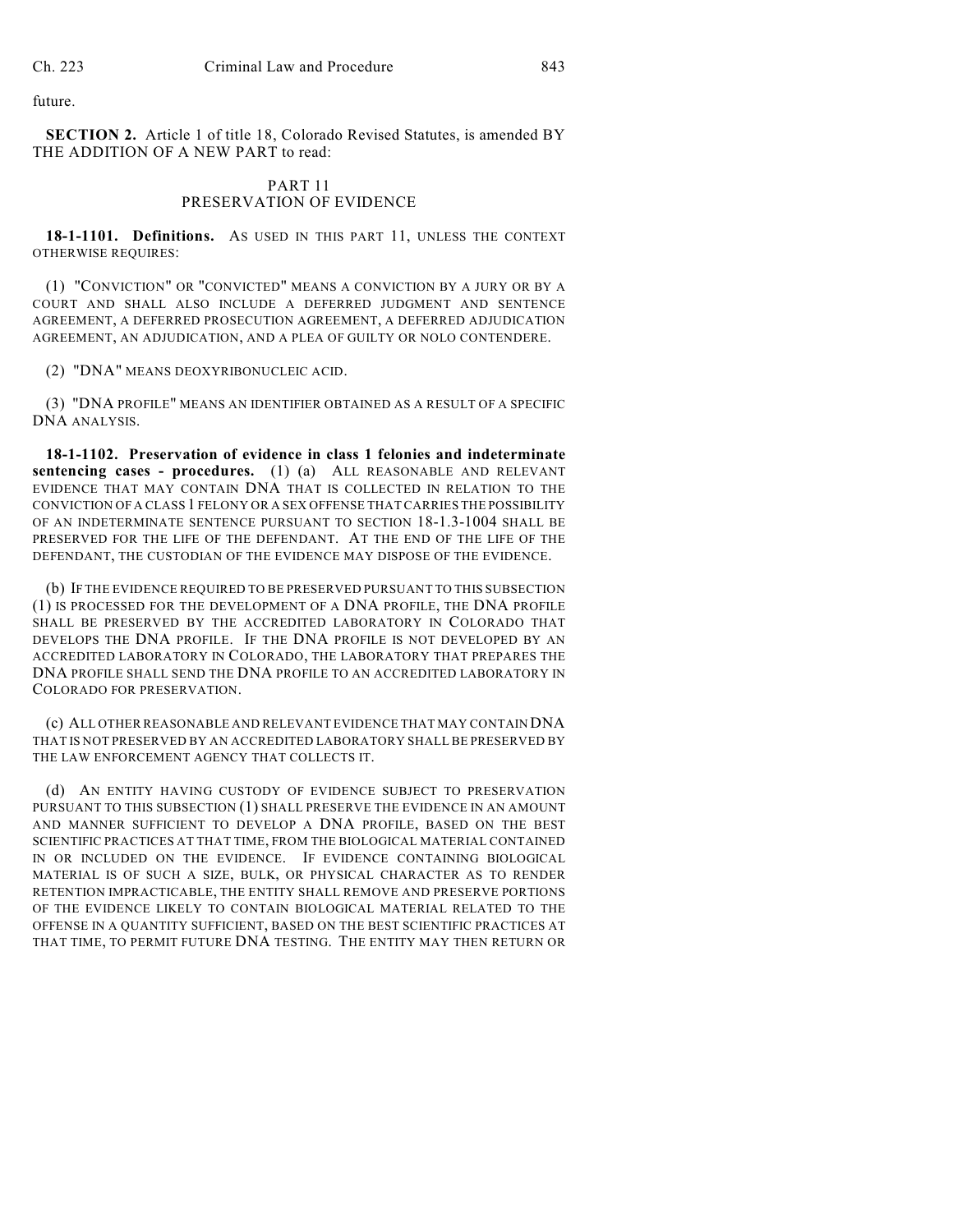DISPOSE OF THE REMAINDER OF THE EVIDENCE.

EVIDENCE THAT MAY CONTAIN DNA THAT IS COLLECTED FOR AN INVESTIGATION IN WHICH CHARGES ARE NOT FILED SHALL BE PRESERVED FOR THE LENGTH OF THE STATUTE OF LIMITATIONS FOR THE CRIME THAT WAS INVESTIGATED.

(3) IF AN ENTITY IS ASKED TO PRODUCE EVIDENCE THAT IS REQUIRED TO BE PRESERVED UNDER THE PROVISIONS OF THIS SECTION, AND CANNOT PRODUCE THE EVIDENCE, THE CHIEF EVIDENCE CUSTODIAN OF THE ENTITY THAT HAD THE DUTY TO PRESERVE THE EVIDENCE SHALL PROVIDE AN AFFIDAVIT IN WHICH HE OR SHE DESCRIBES, UNDER PENALTY OF PERJURY, THE EFFORTS TAKEN TO LOCATE THE EVIDENCE AND AFFIRMS THAT THE EVIDENCE COULD NOT BE LOCATED.

(4) IF EVIDENCE THAT IS REQUIRED TO BE PRESERVED PURSUANT TO THIS SECTION IS DESTROYED, THE COURT SHALL DETERMINE WHETHER THE DESTRUCTION VIOLATED THE DEFENDANT'S DUE PROCESS RIGHTS, AND, IF SO, THE COURT SHALL ORDER AN APPROPRIATE REMEDY.

**18-1-1103. Destruction of evidence - procedures.** (1) (a) PRIOR TO DISPOSING OF ANY EVIDENCE THAT MAY CONTAIN DNA THAT IS NOT SUBJECT TO THE PROVISIONS OF SECTION 18-1-1102, COLLECTED THROUGH A CRIMINAL INVESTIGATION IN THIS STATE THAT CULMINATED IN A CONVICTION, THE CUSTODIAN OF THE EVIDENCE SHALL PROVIDE NOTICE TO THE DISTRICT ATTORNEY'S OFFICE THAT PROSECUTED THE CRIME INVOLVING THE EVIDENCE.

(b) (I) UPON RECEIPT OF THE NOTICE FROM THE EVIDENCE CUSTODIAN DESCRIBED IN PARAGRAPH (a) OF THIS SUBSECTION (1), THE DISTRICT ATTORNEY SHALL DETERMINE WHETHER THE EVIDENCE SHOULD BE DESTROYED. THE DETERMINATION MAY INDICATE THAT SOME OF THE EVIDENCE MAY BE DESTROYED AND SOME OF THE EVIDENCE SHALL BE PRESERVED.

(II) IF THE DISTRICT ATTORNEY DETERMINES THE EVIDENCE SHOULD NOT BE DESTROYED, THE DISTRICT ATTORNEY SHALL PROVIDE NOTICE TO THE EVIDENCE CUSTODIAN THAT THE EVIDENCE SHALL BE PRESERVED. UPON THE RECEIPT OF THE NOTICE FROM THE DISTRICT ATTORNEY TO PRESERVE THE EVIDENCE, THE EVIDENCE CUSTODIAN SHALL PRESERVE THE EVIDENCE UNTIL SUCH TIME AS HE OR SHE IS PERMITTED BY THE DISTRICT ATTORNEY OR A COURT ORDER TO DESTROY THE EVIDENCE.

(III) IF THE DISTRICT ATTORNEY DETERMINES THAT ALL OR A PORTION OF THE EVIDENCE MAY BE DESTROYED, HE OR SHE SHALL SEND NOTICE TO THE DEFENDANT'S ATTORNEY OF RECORD, OR TO THE DEFENDANT IF THE DEFENDANT DOES NOT HAVE AN ATTORNEY OF RECORD, AND TO THE EVIDENCE CUSTODIAN REGARDING THE EVIDENCE THE DISTRICT ATTORNEY DETERMINES SHOULD BE DESTROYED.

(IV) IF THE EVIDENCE CUSTODIAN DOES NOT RECEIVE A NOTICE FROM THE DISTRICT ATTORNEY AS DESCRIBED IN SUBPARAGRAPHS (II) AND (III) OF THIS PARAGRAPH (b) WITHIN A REASONABLE AMOUNT OF TIME OR RECEIVES A NOTICE FROM THE DISTRICT ATTORNEY OBJECTING TO THE DESTRUCTION OF THE EVIDENCE, THE EVIDENCE CUSTODIAN MAY FILE A MOTION ASKING FOR A COURT ORDER TO DESTROY THE EVIDENCE. A COPY OF THE MOTION SHALL BE PROVIDED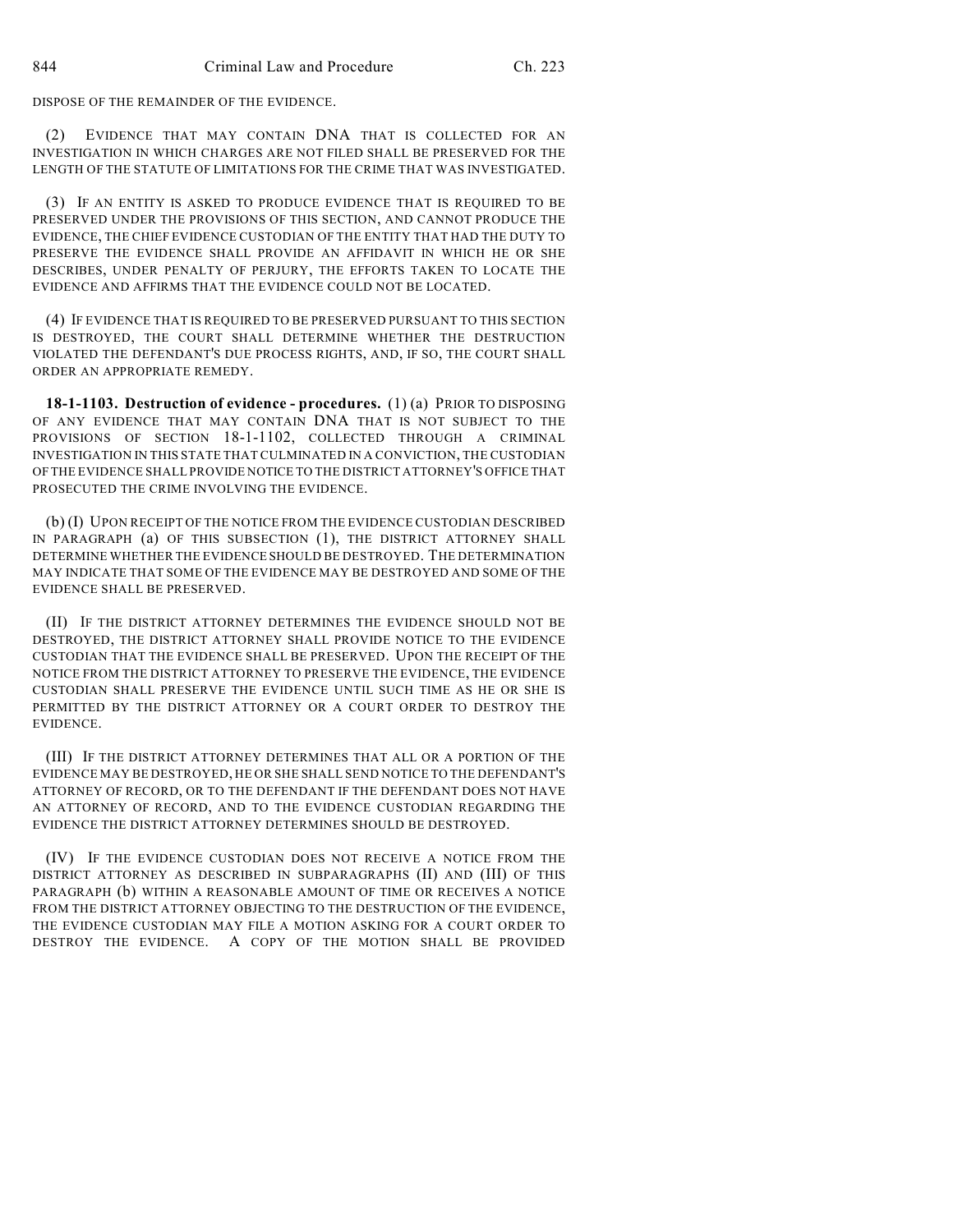CONTEMPORANEOUSLY WITH THE FILING OF THE MOTION TO THE DISTRICT ATTORNEY AND THE DEFENDANT'S ATTORNEY OF RECORD, OR THE DEFENDANT, IF THE DEFENDANT DOES NOT HAVE AN ATTORNEY. THE MOTION SHALL SPECIFY THE EVIDENCE THE EVIDENCE CUSTODIAN SEEKS TO DESTROY AND SHALL STATE THE GROUNDS FOR THE DESTRUCTION. THE EVIDENCE CUSTODIAN SHALL NOT DESTROY THE EVIDENCE UNLESS HE OR SHE RECEIVES A COURT ORDER PERMITTING THE DESTRUCTION. THE DEFENDANT OR DISTRICT ATTORNEY SHALL HAVE NINETY DAYS FROM THE DATE THE MOTION IS FILED TO FILE AN OBJECTION TO THE MOTION. THE COURT SHALL HAVE LIMITED JURISDICTION TO HEAR A MOTION FILED PURSUANT TO THIS SUBPARAGRAPH (IV). IF AN OBJECTION IS FILED, THE COURT SHALL FOLLOW THE PROCESS DESCRIBED IN PARAGRAPH (c) OF SUBSECTION (1) OF THIS SECTION FOR CONSIDERATION OF AN OBJECTION TO A REQUEST TO DESTROY EVIDENCE. IF NO OBJECTION IS FILED WITHIN THE NINETY DAY PERIOD, THE COURT MAY ISSUE AN ORDER FOR THE DESTRUCTION OF THE EVIDENCE. THE COURT SHALL PROVIDE A COPY OF THE ORDER TO DESTROY THE EVIDENCE TO THE DEFENDANT, DISTRICT ATTORNEY, AND EVIDENCE CUSTODIAN.

(c) (I) THE ATTORNEY OF RECORD OR THE DEFENDANT SHALL HAVE NINETY DAYS AFTER RECEIPT OF THE NOTICE DESCRIBED IN SUBPARAGRAPH (II) OF PARAGRAPH (b) OF THIS SUBSECTION (1) TO FILE AN OBJECTION WITH THE COURT THAT ENTERED THE CONVICTION IN THE CASE IN WHICH THE EVIDENCE WAS COLLECTED. THE EVIDENCE CUSTODIAN SHALL NOT DISPOSE OF THE EVIDENCE DURING THAT NINETY-DAY PERIOD. IF THE ATTORNEY OF RECORD OR THE DEFENDANT DOES NOT FILE AN OBJECTION DURING THE NINETY-DAY PERIOD, THE EVIDENCE CUSTODIAN MAY DISPOSE OF THE EVIDENCE. THE DEFENDANT, THROUGH LEGAL COUNSEL, SHALL HAVE A REASONABLE RIGHT TO REVIEW THE EVIDENCE DURING THE NINETY-DAY PERIOD.

(II) THE COURT SHALL HAVE LIMITED JURISDICTION TO HEAR AN OBJECTION FILED PURSUANT TO THIS PARAGRAPH (c). THE OBJECTION SHALL SPECIFY THE EVIDENCE THAT THE ATTORNEY OR THE DEFENDANT SEEKS TO PRESERVE AND SHALL SPECIFY THE GROUNDS FOR PRESERVATION. A COPY OF THE OBJECTION SHALL BE FILED WITH THE EVIDENCE CUSTODIAN WHO SHALL NOT DESTROY THE EVIDENCE UNLESS HE OR SHE RECEIVES A COURT ORDER AUTHORIZING THE DESTRUCTION. IF, UPON REVIEW OF THE OBJECTION, THE COURT FINDS THE OBJECTION FAILS TO STATE SPECIFIC GROUNDS UPON WHICH THE COURT MAY ORDER PRESERVATION OF THE EVIDENCE, THE COURT MAY DENY THE OBJECTION WITHOUT HOLDING A HEARING. IN SUCH CASE, THE COURT SHALL ISSUE AN ORDER FOR DESTRUCTION OF THE EVIDENCE AND PROVIDE A COPY OF THE ORDER TO THE DISTRICT ATTORNEY, DEFENDANT, AND EVIDENCE CUSTODIAN. IF THE COURT FINDS THERE ARE GROUNDS TO ORDER THE PRESERVATION, IT SHALL SET A HEARING ON THE OBJECTION UNLESS THE DISTRICT ATTORNEY AND THE DEFENDANT STIPULATE THAT A HEARING IS NOT NECESSARY.

(III) IN CONSIDERING AN OBJECTION FILED PURSUANT TO THIS PARAGRAPH (c), THE COURT SHALL CONSIDER THE FOLLOWING FACTORS IN DETERMINING WHETHER TO ORDER PRESERVATION OF THE EVIDENCE:

(A) WHETHER IDENTIFICATION WAS AN ISSUE AT TRIAL;

(B) WHETHER THE EVIDENCE CONTAINS KNOWN DNA;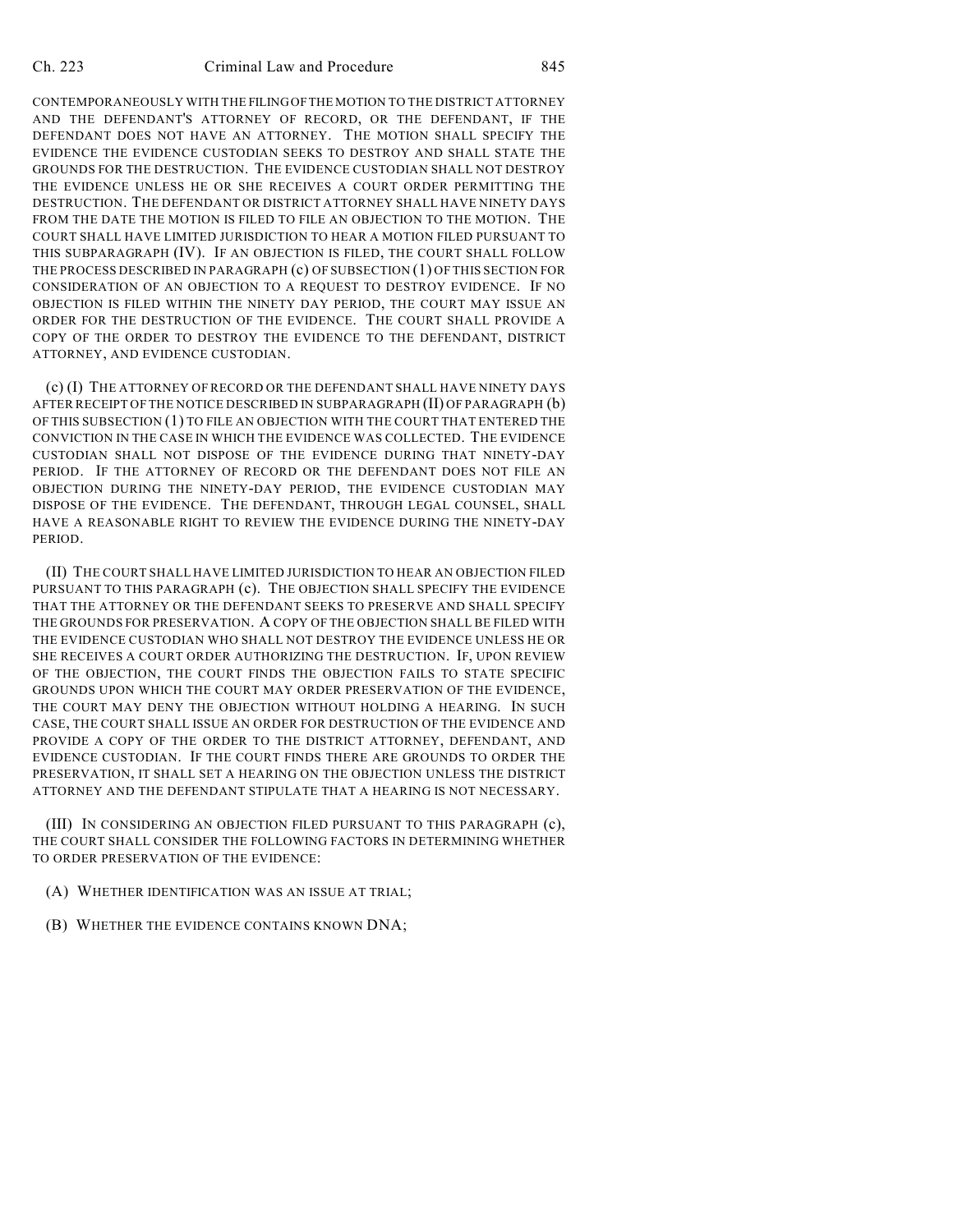(C) WHETHER IT IS POSSIBLE TO PERFORM A SEROLOGY TEST ON THE EVIDENCE THAT HAS NOT PREVIOUSLY BEEN PERFORMED;

(D) WHETHER THE DEFENDANT HAS SERVED ALL OF HIS OR HER SENTENCE; AND

(E) WHETHER THE DEFENDANT HAS STATE APPELLATE OR COLLATERAL ATTACK RIGHTS THAT HAVE NOT BEEN EXHAUSTED.

(IV) IN CONSIDERING AN OBJECTION FILED PURSUANT TO THIS PARAGRAPH (c), THERE SHALL BE A PRESUMPTION THAT THE EVIDENCE SHOULD BE PRESERVED IF THE DEFENDANT HAS STATE APPELLATE OR COLLATERAL ATTACK RIGHTS THAT HAVE NOT BEEN EXHAUSTED AND IT IS POSSIBLE TO PERFORM A SEROLOGY TEST ON THE EVIDENCE THAT HAS NOT PREVIOUSLY BEEN PERFORMED.

(V) THE COURT SHALL ORDER EITHER THAT THE EVIDENCE BE DESTROYED OR PRESERVED. IF THE COURT ORDERS PRESERVATION OF THE EVIDENCE, THE COURT MAY INCLUDE IN THE ORDER THE LENGTH OF TIME FOR WHICH THE EVIDENCE SHALL BE PRESERVED. THE COURT SHALL PROVIDE A COPY OF THE ORDER TO THE DEFENDANT, DISTRICT ATTORNEY, AND EVIDENCE CUSTODIAN.

(2) IF AN ENTITY IS ASKED TO PRODUCE EVIDENCE THAT HAS BEEN REQUIRED TO BE PRESERVED PURSUANT TO THE PROCEDURES IN THIS SECTION, AND CANNOT PRODUCE THE EVIDENCE, THE CHIEF EVIDENCE CUSTODIAN OF THE ENTITY THAT HAD THE DUTY TO PRESERVE THE EVIDENCE SHALL PROVIDE AN AFFIDAVIT IN WHICH HE OR SHE DESCRIBES, UNDER PENALTY OF PERJURY, THE EFFORTS TAKEN TO LOCATE THE EVIDENCE AND AFFIRMS THAT THE EVIDENCE COULD NOT BE LOCATED.

(3) IF EVIDENCE THAT IS REQUIRED TO BE PRESERVED PURSUANT TO THE PROCEDURES IN THIS SECTION IS DESTROYED, THE COURT SHALL DETERMINE WHETHER THE DISPOSITION VIOLATED THE DEFENDANT'S DUE PROCESS RIGHTS, AND, IF SO, THE COURT SHALL ORDER AN APPROPRIATE REMEDY.

**18-1-1104. Court data collection - DNA evidence cases - repeal.** (1) WHEN THE COURT SENTENCES A PERSON FOR CONVICTION OF A FELONY, THE COURT SHALL MAKE THE FOLLOWING FINDINGS:

(a) WHETHER IDENTIFICATION OF THE PERPETRATOR WAS AN ISSUE IN THE CASE;

(b) WHETHER THE CASE INCLUDES EVIDENCE THAT CONTAINS KNOWN DNA;

(c) WHETHER IT IS POSSIBLE TO PERFORM A SEROLOGY TEST ON EVIDENCE IN THE CASE THAT HAS NOT PREVIOUSLY BEEN PERFORMED;

(d) THE CHARGES FILED AGAINST THE DEFENDANT AND THE CHARGES ON WHICH THE DEFENDANT WAS CONVICTED;

(e) WHETHER THE DEFENDANT WAS CONVICTED AT TRIAL OR PLED GUILTY; AND

(f) WHETHER THE CASE INCLUDES REASONABLE AND RELEVANT EVIDENCE CONTAINING DNA THAT SHOULD BE PRESERVED.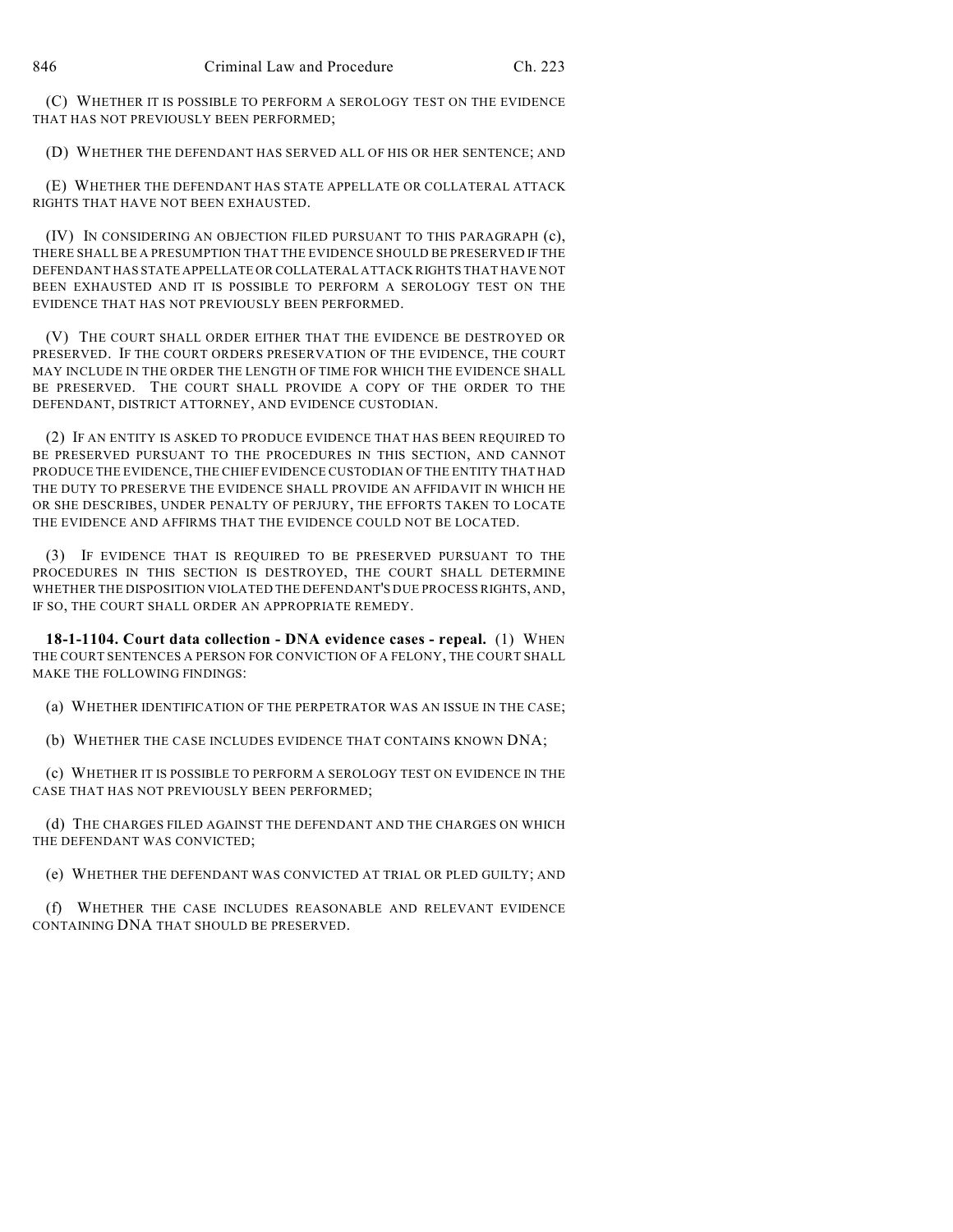(2) THE COURT SHALL ENTER FINDINGS SPECIFIED IN SUBSECTION (1) OF THIS SECTION INTO THE INTEGRATED COLORADO ON-LINE NETWORK OF THE STATE JUDICIAL DEPARTMENT. THE STATE JUDICIAL DEPARTMENT SHALL PROVIDE THE FINDINGS ENTERED PURSUANT TO THIS SECTION TO THE DEPARTMENT OF PUBLIC SAFETY TO PREPARE THE REPORT REQUIRED IN SECTION 24-33.5-104.5, C.R.S.

(3) THIS SECTION IS REPEALED, EFFECTIVE JULY 1, 2010.

**SECTION 3.** Part 1 of article 33.5 of title 24, Colorado Revised Statutes, is amended BY THE ADDITION OF A NEW SECTION to read:

**24-33.5-104.5. Powers of executive director - DNA evidence issues - working group.** (1) (a) THE EXECUTIVE DIRECTOR SHALL CONVENE A WORKING GROUP TO ADDRESS ISSUES RELATING TO EVIDENCE RETENTION. BEGINNING IN 2008, THE WORKING GROUP SHALL MEET AT LEAST ANNUALLY.

(b) THE WORKING GROUP CONVENED PURSUANT TO PARAGRAPH (a) OF THIS SUBSECTION (1) SHALL INCLUDE THE EXECUTIVE DIRECTOR, OR HIS OR HER DESIGNEE, AND THE FOLLOWING PERSONS:

(I) THE STATE ATTORNEY GENERAL OR HIS OR HER DESIGNEE;

(II) THE DIRECTOR OF THE COLORADO BUREAU OF INVESTIGATION OR HIS OR HER DESIGNEE;

(III) THE DIRECTOR OF THE COLORADO DISTRICT ATTORNEYS' COUNCIL OR HIS OR HER DESIGNEE;

(IV) THE STATE PUBLIC DEFENDER OR HIS OR HER DESIGNEE;

(V) A DEFENSE ATTORNEY IN PRIVATE PRACTICE;

(VI) REPRESENTATIVES OF LOCAL LAW ENFORCEMENT AGENCIES SELECTED BY THE EXECUTIVE DIRECTOR;

(VII) TWO MEMBERS OF THE HOUSE OF REPRESENTATIVES, ONE APPOINTED BY THE SPEAKER OF THE HOUSE OF REPRESENTATIVES AND THE OTHER BY THE MINORITY LEADER; AND

(VIII) TWO MEMBERS OF THE SENATE, ONE APPOINTED BY THE PRESIDENT OF THE SENATE AND THE OTHER BY THE MINORITY LEADER.

(2) THE DEPARTMENT OF PUBLIC SAFETY, IN CONJUNCTION WITH THE WORKING GROUP, SHALL PREPARE A REPORT REGARDING THE INFORMATION COLLECTED PURSUANT TO SECTION 18-1-1104, C.R.S. THE DEPARTMENT SHALL SUBMIT THE REPORT TO THE JUDICIARY COMMITTEES OF THE HOUSE OF REPRESENTATIVES AND THE SENATE, OR ANY SUCCESSOR COMMITTEES, NO LATER THAN OCTOBER 1, 2010.

(3) AFTER COMPLETING THE REPORT REQUIRED IN SUBSECTION (2) OF THIS SECTION, THE WORKING GROUP SHALL CONVENE TO MAKE RECOMMENDATIONS TO THE GENERAL ASSEMBLY FOR LEGISLATION ADDRESSING THE ISSUES OF DNA